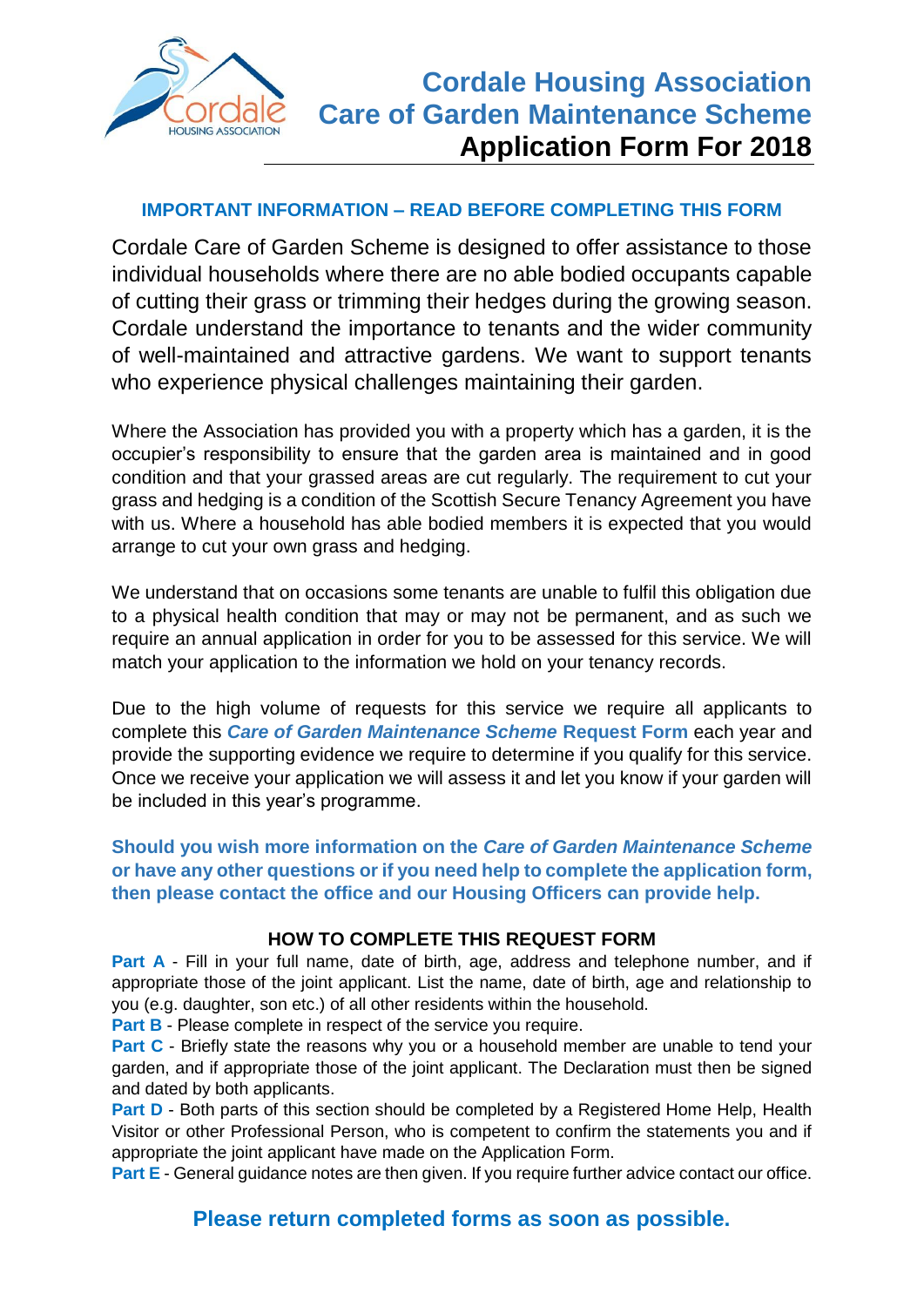# **PART A**

| Please place an $X$ in the appropriate box.                                                                           |                                         |                       |                                                                                                                         |  |
|-----------------------------------------------------------------------------------------------------------------------|-----------------------------------------|-----------------------|-------------------------------------------------------------------------------------------------------------------------|--|
| Sole Application:                                                                                                     | Joint Application:                      |                       |                                                                                                                         |  |
| Relationship of Joint Applicant (i.e. husband, wife etc.) ______________________                                      |                                         |                       |                                                                                                                         |  |
| <b>Main Applicant Details</b>                                                                                         | <b>Joint Applicant Details</b>          |                       |                                                                                                                         |  |
| Mr / Mrs / Miss _______________________________                                                                       | Mr / Mrs / Miss _______________________ |                       |                                                                                                                         |  |
|                                                                                                                       |                                         |                       |                                                                                                                         |  |
|                                                                                                                       |                                         |                       |                                                                                                                         |  |
|                                                                                                                       |                                         |                       |                                                                                                                         |  |
| Please complete the following section in respect of every other person who is resident<br>within your house:          |                                         |                       |                                                                                                                         |  |
| Name                                                                                                                  | Date of Birth Age                       |                       | Relationship                                                                                                            |  |
|                                                                                                                       |                                         |                       |                                                                                                                         |  |
| <b>PART B</b>                                                                                                         |                                         |                       | <u> Alexandro Alexandro Alexandro Alexandro Alexandro Alexandro Alexandro Alexandro Alexandro Alexandro Alexandro A</u> |  |
| <b>ABOUT MY GARDEN</b>                                                                                                |                                         |                       |                                                                                                                         |  |
| Please place an $X$ in the appropriate box for the services you require.                                              |                                         |                       |                                                                                                                         |  |
| Grass cutting / strimming                                                                                             |                                         | <b>Hedge Trimming</b> |                                                                                                                         |  |
| <b>PART C</b>                                                                                                         |                                         |                       |                                                                                                                         |  |
| <b>MAIN APPLICANT DECLARATION</b>                                                                                     |                                         |                       | <b>JOINT APPLICANT DECLARATION</b>                                                                                      |  |
| The reason (s) I am unable to tend<br>my garden are as follows:                                                       |                                         |                       | The reason (s) I am unable to tend my<br>garden are as follows:                                                         |  |
|                                                                                                                       |                                         |                       |                                                                                                                         |  |
|                                                                                                                       |                                         |                       |                                                                                                                         |  |
| Please provide documentation which verifies the above reasons in order for us to<br>assess your application properly. |                                         |                       |                                                                                                                         |  |

**EVIDENCE PROVIDED? (TICK)** YES NO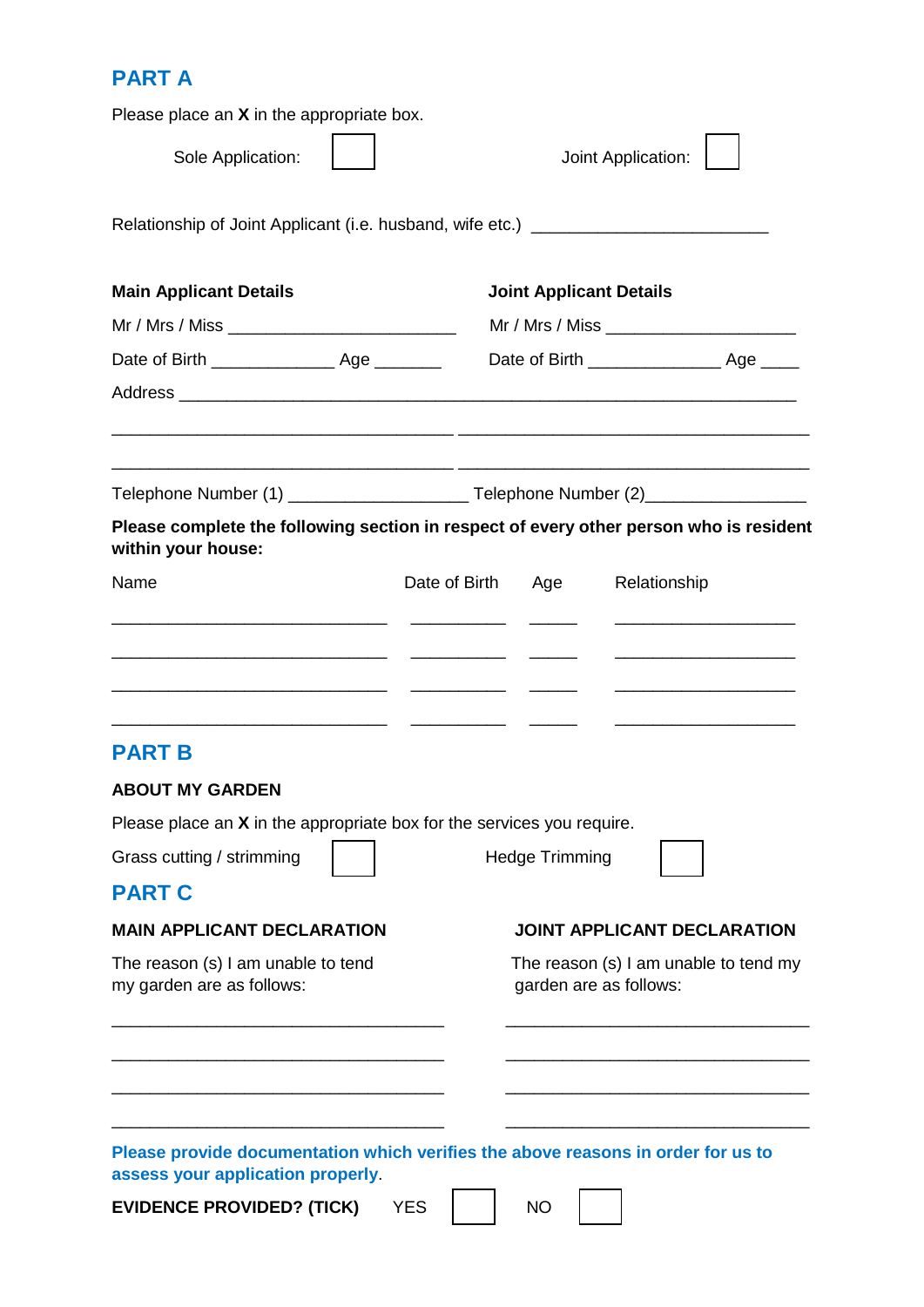### **Declaration**

I declare that the particulars given are correct and that all residents of the house are unable to tend the garden by reason of infirmity or disability.

I **accept** that Cordale Housing Association will not be held liable for any damage caused to garden ornaments or similar due to us providing this service. I have read and understand the Notes for Guidance and service criteria.

I agree that Cordale Housing Association may make the necessary enquires to verify the information provided on this application.

## **PART D**

A Registered Home Help, Health Visitor or Professional Person competent to confirm the position of the applicant (s) should complete this section.

I certify that the **MAIN APPLICANT** is physically unable to tend the garden as described above.

| Stamp (or Name, Address, Telephone Number Stamp (and Position in Full) |                                                                                         |
|------------------------------------------------------------------------|-----------------------------------------------------------------------------------------|
|                                                                        |                                                                                         |
|                                                                        |                                                                                         |
| above.                                                                 | I certify that the JOINT APPLICANT is physically unable to tend the garden as described |
|                                                                        |                                                                                         |
|                                                                        |                                                                                         |
| Stamp (or Name, Address, Telephone Number Stamp (and Position in Full) |                                                                                         |
|                                                                        |                                                                                         |
|                                                                        |                                                                                         |
|                                                                        |                                                                                         |
|                                                                        |                                                                                         |